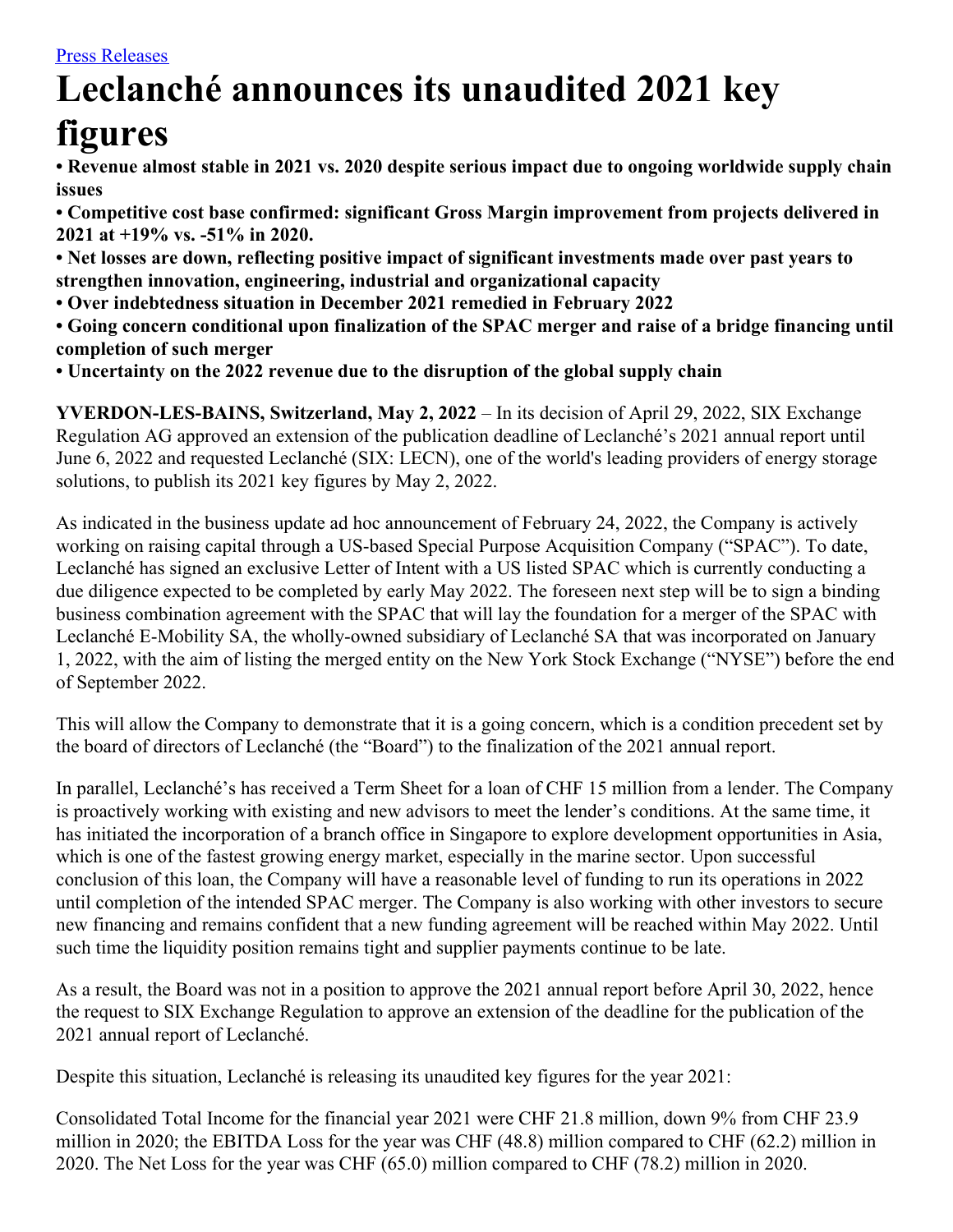The flat sales in 2021 were due to product delivery delays caused by the pandemic and the disruption of the global supply chain which also prevent the Company from issuing guidance for 2022. Despite these headwinds, the Company was able to produce a record number of cells of nearly 250,000 at its German plant in Willstätt and 5,000 modules at its Swiss plant in Yverdon-les-Bains.

The reduction of the EBITDA Loss is mainly stemming from a significant improvement of the Gross Margin of most of the projects delivered in 2021 at +19% vs. -51% in 2020 partially offset by a still high underutilization of about 20% of the useable capacity of the German cell plant.

The balance sheet total amounted to CHF 110.2 million compared to CHF 73.2 million in 2020. This increase is stemming from the right of use assets for the lease of new premises in Yverdon-les-Bains (CHF 19.3 million, offset by the same amount on the liabilities side), higher inventories (+CHF 4.6 million) due to delayed customer shipments, higher cash and cash equivalents (+CHF 13.2 million), and an investment of CHF 6.0 million in a new module assembly line in Yverdon-les-Bains. These additional assets are financed by an increase in loans (+CHF 11.4 million) and trade payables (+CHF 5.5 million).

In addition, Leclanché SA, the Swiss legal entity, was in a negative equity position as of December 31, 2021 in an amount of CHF 18.4 million. This situation has since been remedied by the subordination of CHF 35.7 million of loans with AM and its investment advisor in February 2022.

Despite the many conflicting priorities Leclanché faces in the SPAC fundraising project, the Company is working hard to close the remaining open items with its auditors and the Board remains confident in its ability to publish its full 2021 annual report before or on June 6, 2022.

In its decision of April 29, 2022, SIX Exchange Regulation AG requested Leclanché to insert the below excerpt in this press release*:*

*"The exemption application of Leclanché SA (Issuer) dated April 22, 2022 requesting an extension of the* deadline to publish its 2021 annual report and to file such report with SIX Exchange Regulation AG until June 6 2022 at the latest, is granted with the following reservation (lit. a) and under the following conditions *(lit. b):*

- a. *SIX Exchange Regulation AG reserves the right to suspend trading of the registered shares of the Issuer in case its 2021 annual report is not published in accordance with the provisions on ad hoc publicity (Art. 53 of the Listing Rules [LR] in connection with the Directive on Ad hoc Publicity [DAH]) and not filed with SIX Exchange Regulation AG until Monday, June 6, 2022, 11:59 pm CET, at the latest.*
- b. *Leclanché SA is required to publish a notice in accordance with the provisions on ad hoc publicity* (art. 53 LR in connection with the DAH) concerning this decision until Monday, May 2, 2022, 7:30 am *CET, at the latest. The notice must contain:*
- *the unaltered reproduction of the wording of para. I. of this decision, placed in a prominent position;*
- $\bullet$  the reasons for the application of the Issuer requesting an extension of the deadline to publish its 2021 *annual report and to file such report with SIX Exchange Regulation AG;*
- *the unaudited key figures such as net revenues, EBITDA, EBIT, profit/loss, balance sheet total, equity etc. for the annual results 2021."*

For more information, write to  $\frac{info@leclanche.com}{info@leclanche.com}$  $\frac{info@leclanche.com}{info@leclanche.com}$  $\frac{info@leclanche.com}{info@leclanche.com}$  or visit [www.leclanche.com](http://www.leclanche.com/).

### **About Leclanché**